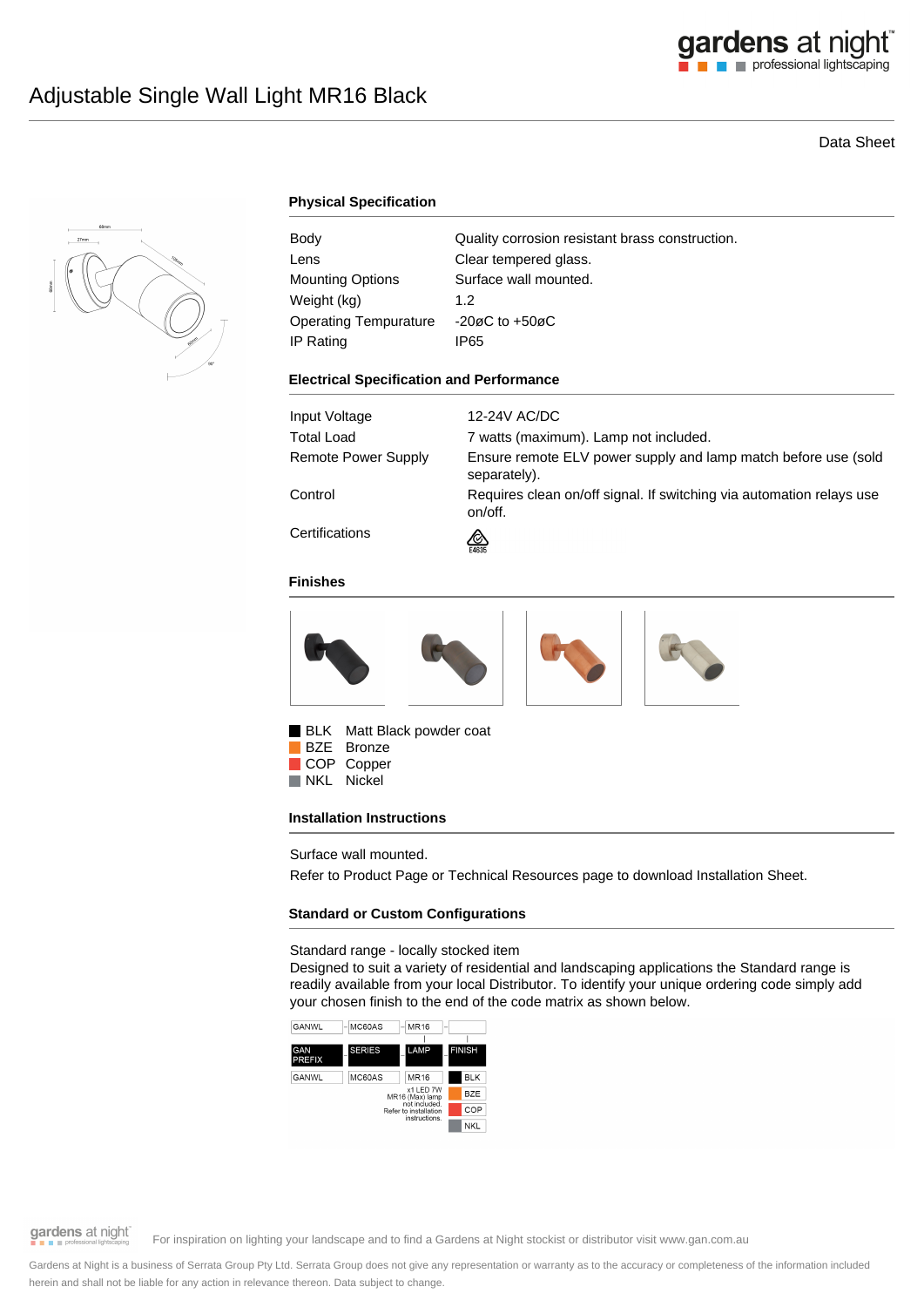

Data Sheet



#### **Warranty**

5 years (fitting only).

Refer to Technical Resources page to download Warranty Statement.

### **Wiring Guide**

Refer to Techncial Resources page to download Wiring Diagram/s.

#### **Accessories**

Associated accessories sold separately. Refer to Accessories.





LED MR16 6W WARM WHITE



gardens at night

For inspiration on lighting your landscape and to find a Gardens at Night stockist or distributor visit www.gan.com.au

Gardens at Night is a business of Serrata Group Pty Ltd. Serrata Group does not give any representation or warranty as to the accuracy or completeness of the information included herein and shall not be liable for any action in relevance thereon. Data subject to change.